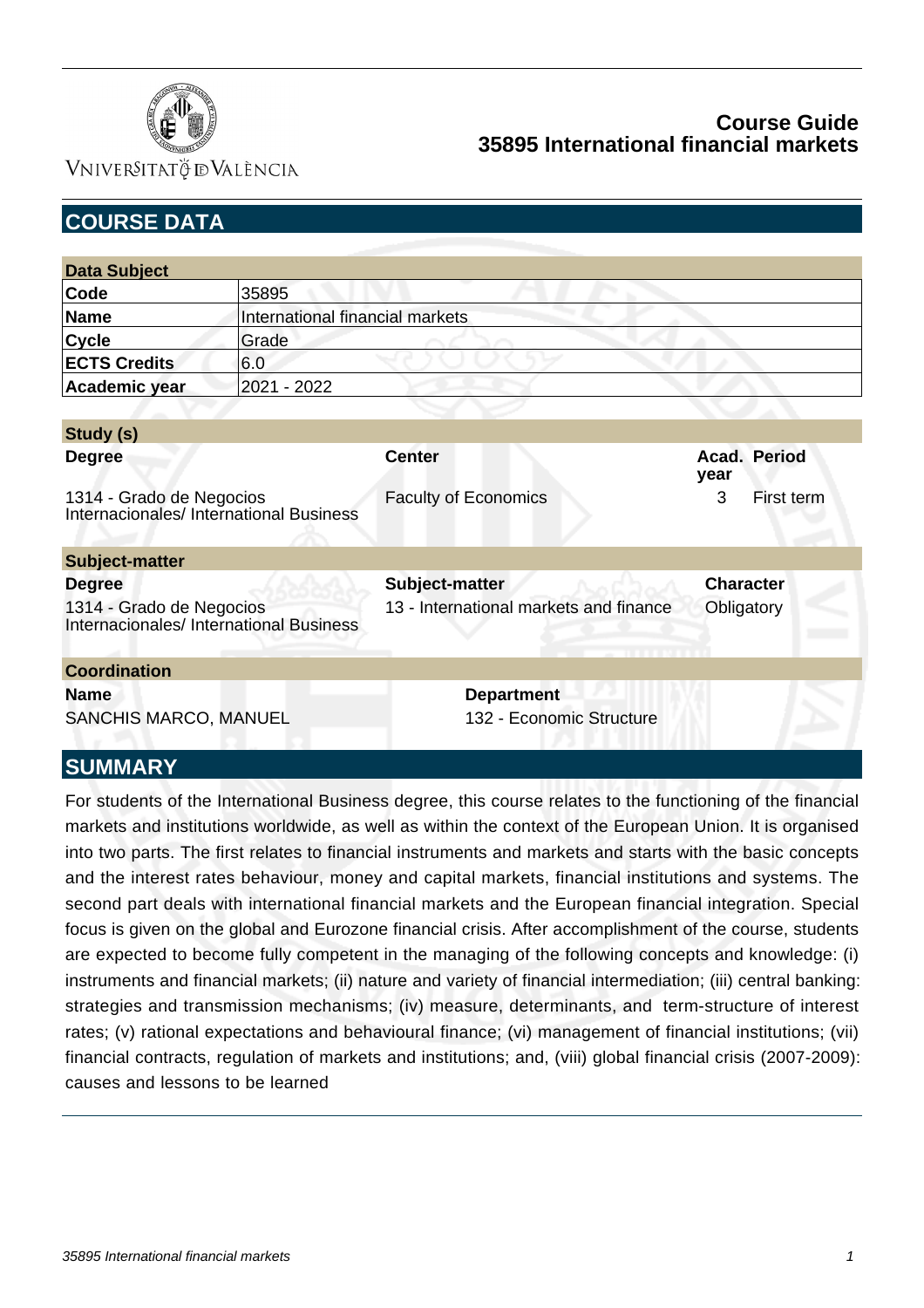

Vniver§itatğ dValència

# **PREVIOUS KNOWLEDGE**

### **Relationship to other subjects of the same degree**

There are no specified enrollment restrictions with other subjects of the curriculum.

#### **Other requirements**

## **OUTCOMES**

#### **1314 - Grado de Negocios Internacionales/ International Business**

- Know how international financial markets work.
- Tomar conciencia de la importancia de la función financiera en el desarrollo internacional de una empresa.
- Detectar oportunidades y amenazas de los distintos mercados financieros internacionales.
- Aprender los conceptos financieros esenciales para estudiar y trabajar sobre/en los mercados financieros actuales.
- Conocer los principales mercados financieros internacionales y su evolución reciente.
- Aprehender las características, utilidad y forma de articulación en la práctica de los activos financieros internacionales.
- Comprender el funcionamiento, la importancia y la problemática de los procesos y agencias de calificación crediticia.
- Comprender las relaciones existentes entre tipos de interés, tipos de cambio e inflación.
- 1.Basic knowledge of the role, functioning and problems of regulation of financial markets
- 2. Ability to develop a critical view of the strategic and regulatory dimension characterizing international financial markets.
- 3.Ability to perform a critical interpretation of financial reports, public and private
- 4.Ability to discriminate and choose between financial instruments to achieve a specific goal.

# **DESCRIPTION OF CONTENTS**

**1. PART I: FINANCIAL INSTRUMENTS AND MARKETS CHAPTER 1: Back to Basics**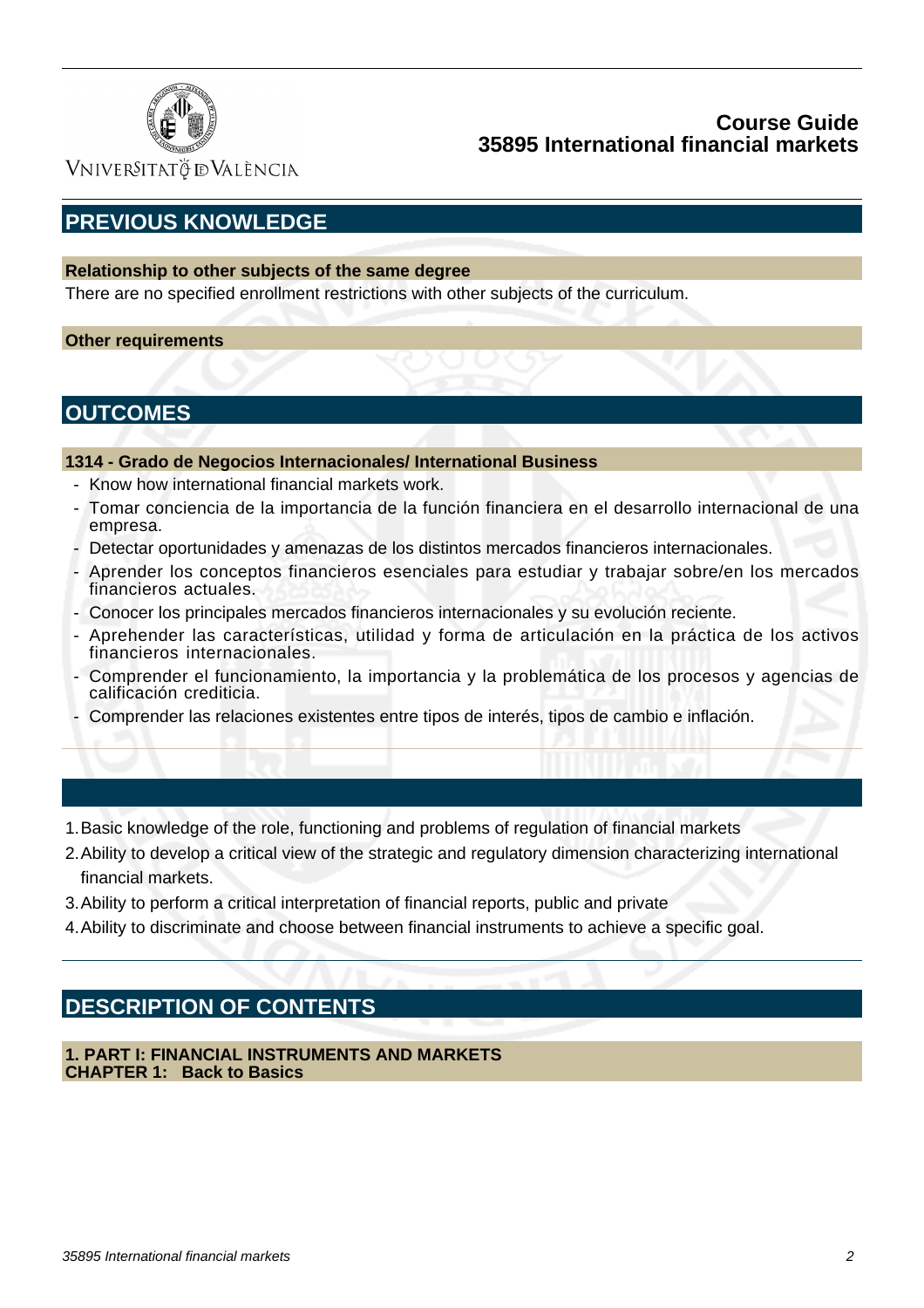

Vniver§itatğ dValència

#### -PART I: FINANCIAL INSTRUMENTS AND MARKETS

CHAPTER 1: Back to Basics

1.1 An overview of the financial system

1.2 Flow of funds between savers and borrowers in a modern macroeconomy

1.3 Financial instruments and markets

1.4 What is financial intermediation?

#### References:

1. Greenbaum, Stuart I.; and Thakor, Anjan V. (20072): Contemporary Financial Intermediation, Elsevier, Amsterdam-Boston-Heidelberg-London, Chap. 2, pp. 38-89; Chap. 3, pp. 91-124.

2. Mishkin Frederic S. (201310): The Economics of Money, Credit and Financial Markets. Pearson, Global Edition, Chap. 2, pp. 67-93.

3. Ritter, Lawrence S.; Silber, William, L.; and Udell, Gregory F. (200912): Principles of money, banking and financial markets. Addison-Wesley, New York-Boston-San Francisco, Chap. 3, pp. 31-48.

#### **2. CHAPTER 2: Understanding Interest Rates**

CHAPTER 2: Understanding Interest Rates

2.1 Interest rate measurement and behaviour

2.2 The risk and term structure of interest rates: yield curves

2.3 The structure and performance of securities markets: efficient market hypothesis

2.4 The economic uncertainty and risk premium

References:

1. Kröger, J.; Sanchis, M. (1989):"Las curvas de rendimiento en España: nuevas posibilidades de un instrumento analítico". Documento de Trabajo 34, FIES, Madrid, 17 pp.

2. Mishkin, F.S. (201310): The Economics of Money, Banking and Financial Markets. Pearson, London, Chap. 4, pp. 108-129; Chap. 5, pp. 130-159; Chap. 6, pp 160-182; Chap. 7, pp. 183-202.

#### **3. CHAPTER 3: Money markets and captal markets**

- 3.1 Money market
- 3.2 Capital market
- 3.3 Stock Exchange market: CDs and Eurodolars
- 3.4 Corporate bonds, municipal bonds, and mortgages<br>3.5 Derivatives market: futures, swaps and options
- 3.5 Derivatives market: futures, swaps and options
- 3.6 Foreign Exchange Market

References:

1. Hull, J.C. (199320): Options, futures and Other Derivatives Securities. Prentice-Hall, New Jersey, Chap. 2, pp 18-44; Chap. 5, pp. 111-135; Chap. 6, 1pp. 136-150.

2. Mishkin F.S. (201310): The Economics of Money, Banking and Financial Markets. Pearson, London, Chap. 7, pp. 183-202; Chap. 18, pp. 476-496.

#### **4. CHAPTER 4: Financial Institutions**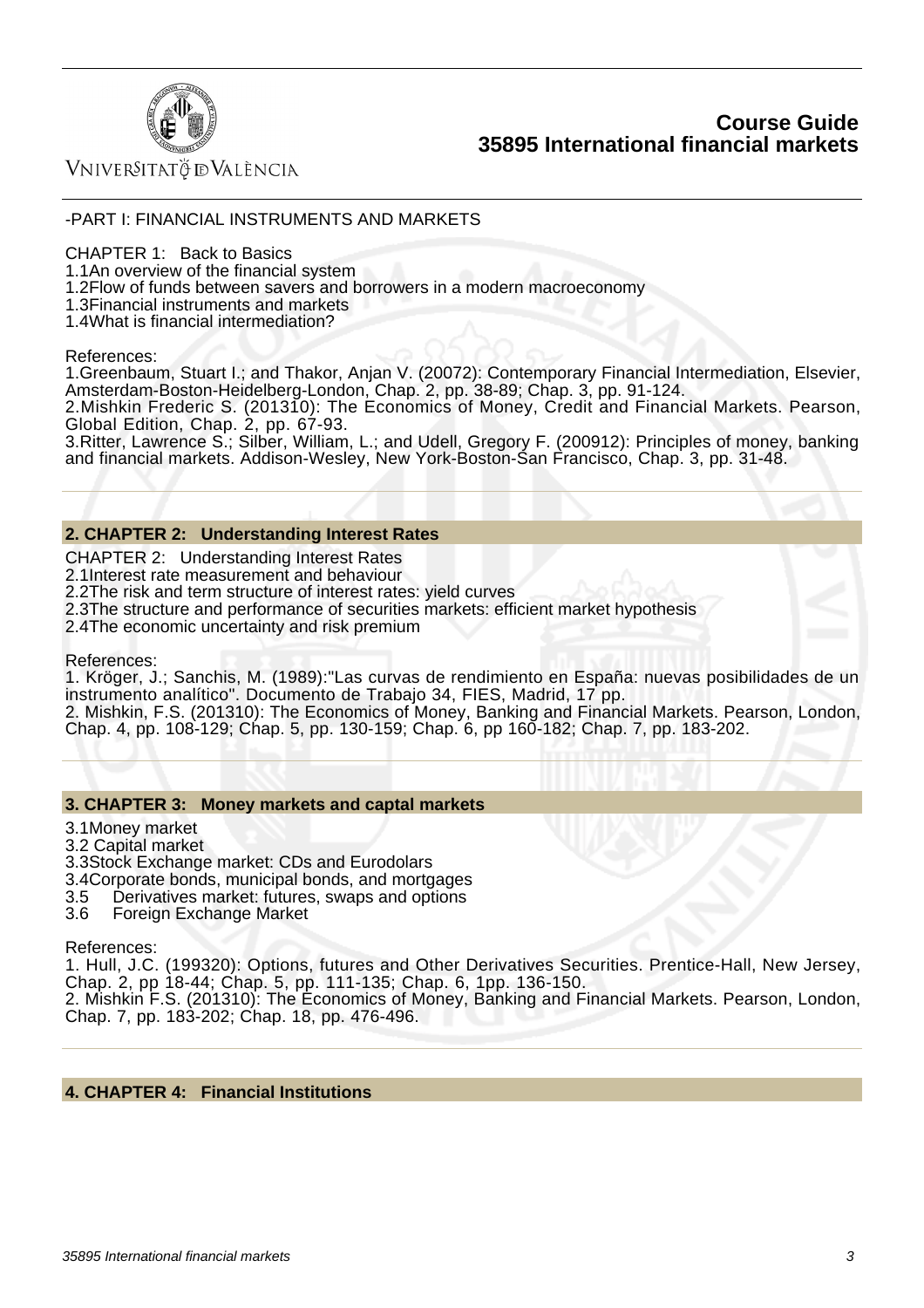



Vniver§itatğ dValència

4.1 Why do banks need a Central Bank?

- 4.2 Depository financial institutions: bank management and major trends
- 4.3 Non-depository financial institutions
- 4.3.1 Insurance companies and pension funds
- 4.3.2 Mutual funds and finance companies
- 4.3.3 Securities brokers and dealers and investment banks
- 4.3.4 Venture capital funds, mezzanine debt funds and hedge funds
- 4.4 How business obtain financing: market oriented vs. banking oriented system

References:

1. Greenbaum, S.I.; Thakor, A.V. (20072): Contemporary Financial Intermediation, Elsevier, Amsterdam-Boston-Heidelberg-London, Chap 4, pp. 127-167; Chap. 15, pp. 587-607. 2. Mishkin F.S. (201310): The Economics of Money, Banking and Financial Markets. Pearson, London, Chap. 13, pp. 243-257; Chap 14, pp. 261-284.

#### **5. CHAPTER 5: Financial Systems**

5.1 Financial systems design: banking-oriented vs. market-oriented systems

- 5.2 Banking-oriented systems: Germany, Japan, and Spain
- 5.3 Market-oriented financial systems: The UK financial system
- 5.4 The structure of the US commercial banking industry

5.5 Separation of the banking and other financial service industries

References:

1. Mishkin F.S. (201310): The Economics of Money, Banking and Financial Markets. Pearson, London, Chap. 13, pp. 321-352.

2. Ritter, L.S.; Silber, W.L.; Udell, G.F. (200912): Principles of money, banking and financial markets. Addison-Wesley, New York-Boston-San Francisco, Chap. 16, pp. 307-326.

#### **6. PART II: INTERNATIONAL FINANCIAL MARKETS AND EUROPEAN FINANCIAL INTEGRATION CHAPTER 6: International Financial Markets**

6.1 Market segmentation

- 6.2 Main products in international financial markets
- 6.3 Main international financial markets
- 6.4 The birth and role of the Eurocurrency markets

References:

1. Greenbaum, Stuart I.; and Thakor, Anjan V. (20072): Contemporary Financial Intermediation, Elsevier, Amsterdam-Boston-Heidelberg-London, Chap. 15, pp. 587-607.

2. Mishkin Frederic S. (201310): The Economics of Money, Credit and Financial Markets. Pearson, Global Edition, Chap. 11, pp. 265-293.

3. Ritter, Lawrence S.; Silber, William, L.; and Udell, Gregory F. (200912): Principles of money, banking and financial markets. Addison-Wesley, New York-Boston-San Francisco, Chap. 15, pp. 285-306.

#### **7. CHAPTER 7: Operations in International Financial Markets**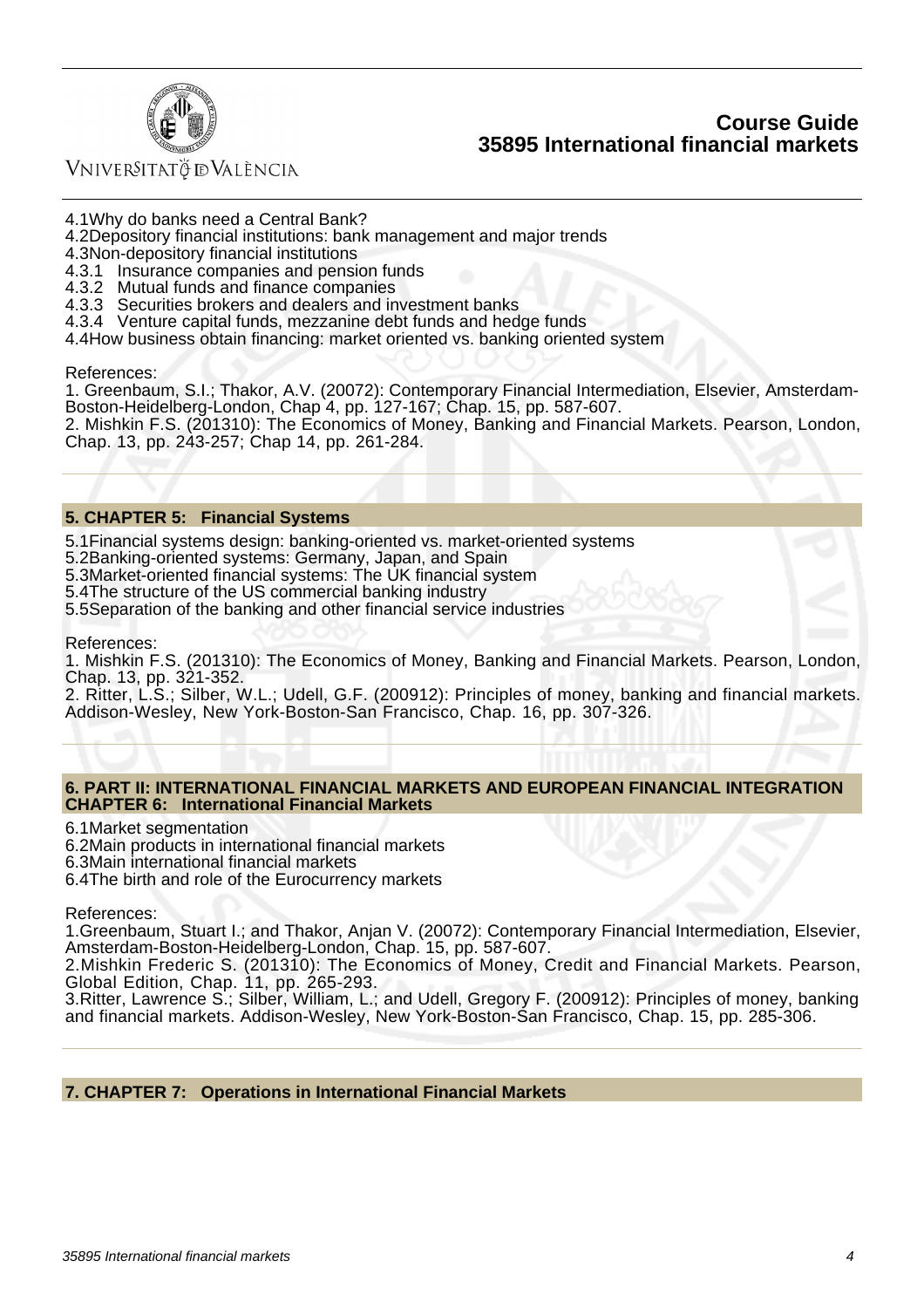

Vniver§itatğ dValència

7.1 Operation for non-residents

7.2 Syndicated loans

7.3 Secondary market for sovereign debt

7.4 Notes

References:

1. Burda, Michael; Wyplosz, Charles (1993); Macroeconomics. A European Text. Oxford University Press, Oxford, Chap 19, pp. 423-452.

2. Di Cesare, A.; Grande, G.; Manna, M.; and Taboga, M. (2012): Recent estimates of sovereign risk premia for euro-area countries. Questioni di Economia e Finanza Occasional Papers nº. 128, Banca dItalia, September, 39 pp.

3. European Central Bank (2010): Report on the lessons to be learned form the financial crisis with regard to the functioning of European financial markets infrastructures. European Central Bank, Frankfurt am Main, April, 30 pp.

4. Greenbaum, Stuart I.; and Thakor, Anjan V. (20072): Contemporary Financial Intermediation, Elsevier, Amsterdam-Boston-Heidelberg-London, Chap. 7, pp. 279-291; Chap. 8, pp. 295-344.

#### **8. CHAPTER 8: Rating Agencies**

8.1 The role of rating agencies

8.2 The Big Three: Moddys Investors Service, Standard&Poors, Fitch Rating

8.3 Non-repudiation strategies: incentives for default and for repudiation

8.4 Methodology of Moody's default definition and its application to sovereign debt

8.5 Default management: practical experience during the crisis and main lessons from the crisis

References:

1. Burda, M.; Wyplosz, Ch. (1993): Macroeconomics. A European Text. Oxford University Press, Oxford, Chap 19, pp. 423-452.

2. Mishkin F.S. (201310): The Economics of Money, Credit and Financial Markets. Pearson, London, Chap 6, 160-164.

3. Moodys (2011): Moody's Default Definition and its Application to Sovereign Debt. Special Comment, Moodys Investors Service, 5 pp.

#### **9. CHAPTER 9: Global Financial Crisis**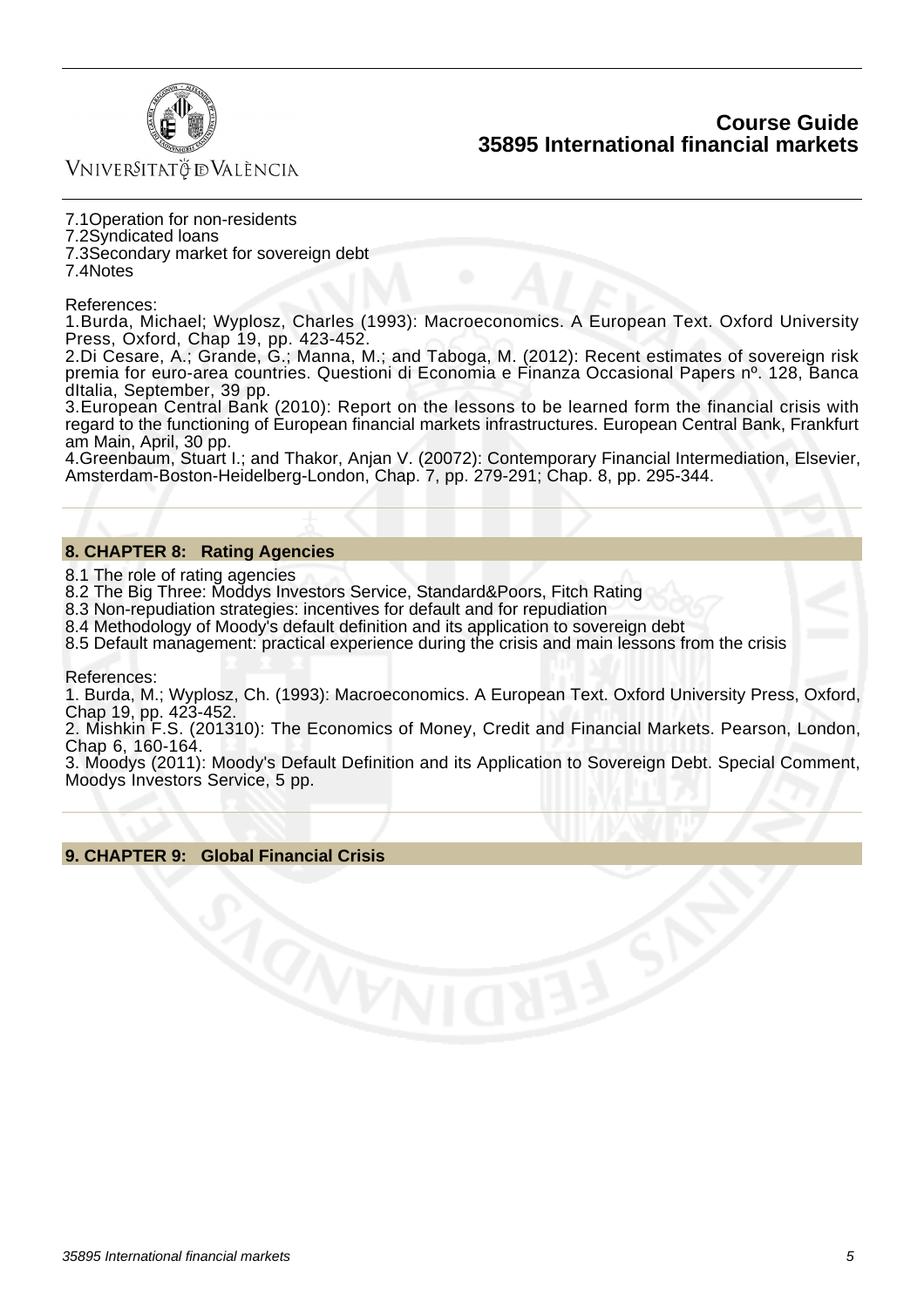

VNIVERSITATÖ IDVALÈNCIA

9.1 Exchange rate regimes: the ERM and the impossible trilogy

9.2 Great Recession: lessons that can be learned

9.3 From financial to debt crisis: the weaknesses of the Euro at sight

9.4 European Financial Stability Facility (EFSF); European Financial Stability Mechanism (EFSM); European Stability Mechanism (ESM)

9.5 The Euro Project: the economic and political rationales are conflicting

9.6 Alternative scenarios to save the Euro: the quest for an European approach

References:

1. Akerloff, George A.; Schiller, Robert J. (2009): Animal Spirits. Princeton University Press. Princeton-Oxford, 230 pp.

2. Bank for International Settlements (2010): The Basels Committees response to the financial crisis: report to the G20. Basel Committee on Banking Supervision, BIS, Basel, 15 pp.

3. Burda, Michael; Wyplosz, Charles (1993): Macroeconomics. A European Text. Oxford University Press, Oxford, Chap. 18, pp. 383-422; Chap 19, pp. 423-452.

4. Krugman, Paul (1999): The return of depression economics. Allen Lane The Penguin Press, Bath, 176 pp.

5. Laeven, L.; Valencia F. (2012): Systemic Banking Crisis Database: An update. IMF Working Paper WP/12/163, IMF, Washington, D.C., June, 32 pp.

6. Mishkin Frederic S. (201310): The Economics of Money, Credit and Financial Markets. Pearson, Global Edition, Chap. 12, pp. 294-320.

7. Reinhart, Carmen; Rogoff, Kenneth (2009): This Time is Different. Eight Centuries of Financial Folly. Princeton University Press, Princeton. Spanish version in Reinhart, Carmen; Rogoff, Kenneth (2009): Esta vez es distinto: ocho siglos de necedad financiera. Fondo de Cultura Económica, México, Chap. 13, pp. 227-246.

8. Ross Sorkin, Andrew (2010): Malas Noticias. Also in English as Too big to fail, Planeta, Barcelona, 595 pp.

9. Sanchis i Marco, M. (2013): The Economics of the Monetary Union and the Eurozone Crisis. Springer Brief in Economics, Springer, Heidelberg, Chap. 1, pp. 1-13; Chap. 2, pp. 15-30; Chap. 3, pp. 31-42

#### **10. CHAPTER 10: European Financial Integration**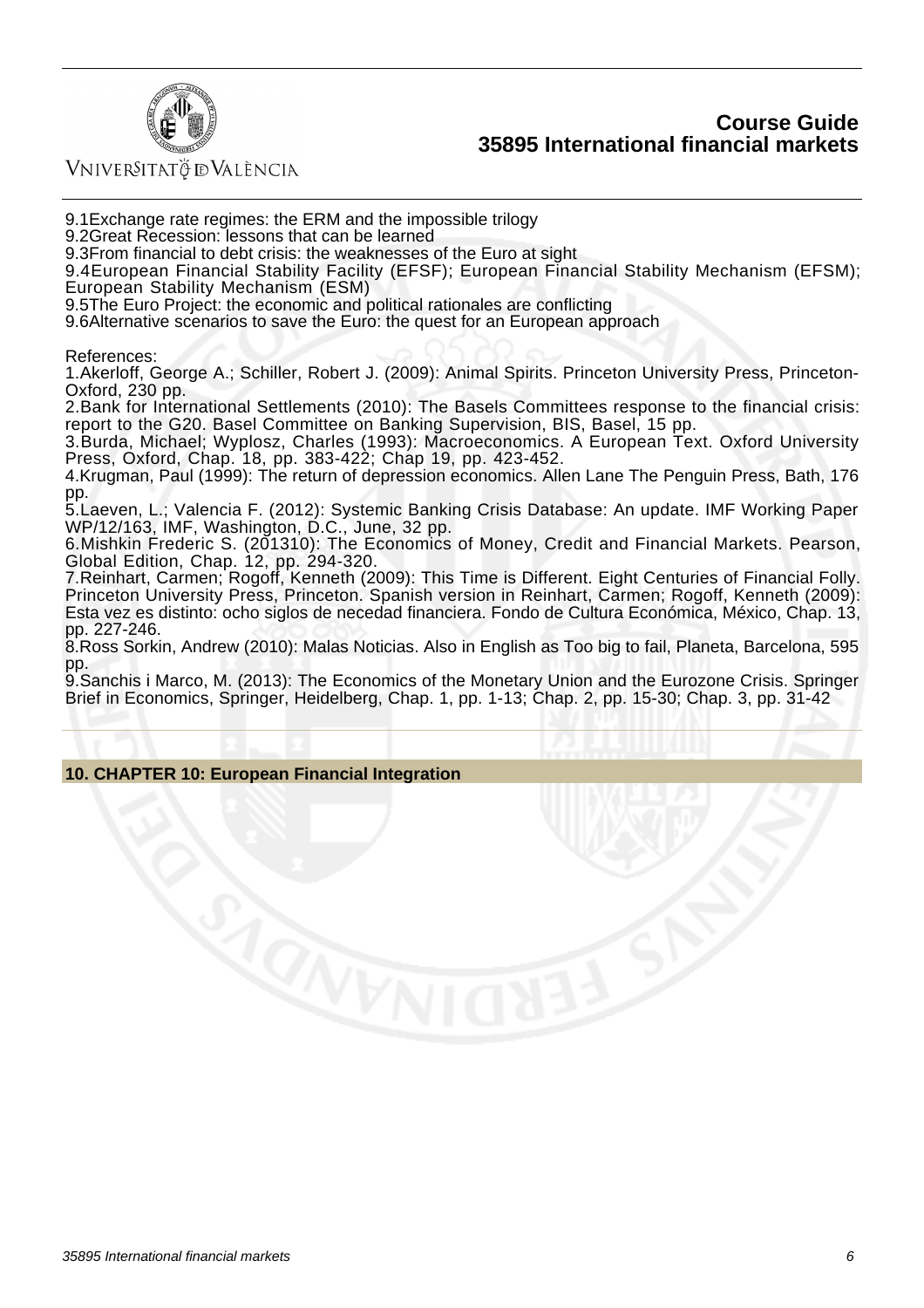

Vniver§itatğ dValència

10.1 Institutional framework of capital market integration

10.2 European financial services

10.2.1 Banking and credit services

10.2.2 Insurance services

10.2.3 Brokerage and securities services

10.3 Main elements of the Banking Union in the Eurozone

10.3.1 Deposit guarantee funds

10.3.2 Mechanism for bank crisis resolution: common rules for bank bailouts through direct recapitalisation by the European Stability Mechanism (ESM)

10.3.3 Single Supervisory Mechanism: banking regulation and prudential supervision

References:

1. Abraham, J.P. (2003): Monetary and Financial Thinking in Europe. SUERF Studies nº, 2003/3, Vienna, 248 pp.

2. Bank for International Settlements (2010): The Basels Committees response to the financial crisis: report to the G20. Basel Committee on Banking Supervision, BIS, Basel, 15 pp.

3. Bank for International Settlements (2009): Strengthening the resilience of the banking sector. Basel Committee on Banking Supervision Consultative Document, BIS, Basel, 72 pp.

4. Caixa, La (2012): La unión bancaria en la zona del euro. Informe Mensual nº. 360, La Caixa, septiembre, 72 pp.

5. Dale, Richard (1992): Capital adequacy and European financial markets, in Steinherr, A. (1992): The new European financial market place. Longman, London-New York, pp. 147-159.

6. Hochreiter, Eduard H.; Llewellyn David T. (2004): European Monetary and Financial Integration: evolution and prospects. SUERF Studies nº. 2004/2, Vienna, 80 pp.

7. Mishkin Frederic S. (201310): The Economics of Money, Credit and Financial Markets. Pearson, Global Edition, Chap. 19, pp. 500-532.

8. Vetter, S. (2013): Do all roads lead to fiscal union?. Options for deeper fiscal integration in the eurozone. EU Monitor European Integration., Deutsche Bank, Frankurt am Main, 15 pp.

# **WORKLOAD**

| <b>ACTIVITY</b>                              | <b>Hours</b> | % To be attended |
|----------------------------------------------|--------------|------------------|
| Theory classes                               | 30,00        | 100              |
| <b>Classroom practices</b>                   | 30,00        | 100              |
| Development of individual work               | 10,00        | 0                |
| Study and independent work                   | 25,00        |                  |
| Readings supplementary material              | 15,00        |                  |
| Preparation of evaluation activities         | 10,00        |                  |
| <b>Preparing lectures</b>                    | 10,00        |                  |
| Preparation of practical classes and problem | 20,00        |                  |
| TOTAL                                        | 150,00       |                  |

## **TEACHING METHODOLOGY**

The course explains, in a dialogic way, the underlying economic rationale of each topic and invites the student to take part in the discussion. The purpose goes beyond the blunt transmission of information and knowledge, as it aims at preparing the students to think on the subject matter. Concerning the practical lessons, they will help to go into the details of the fundamental concepts put forward in the theoretical lessons.